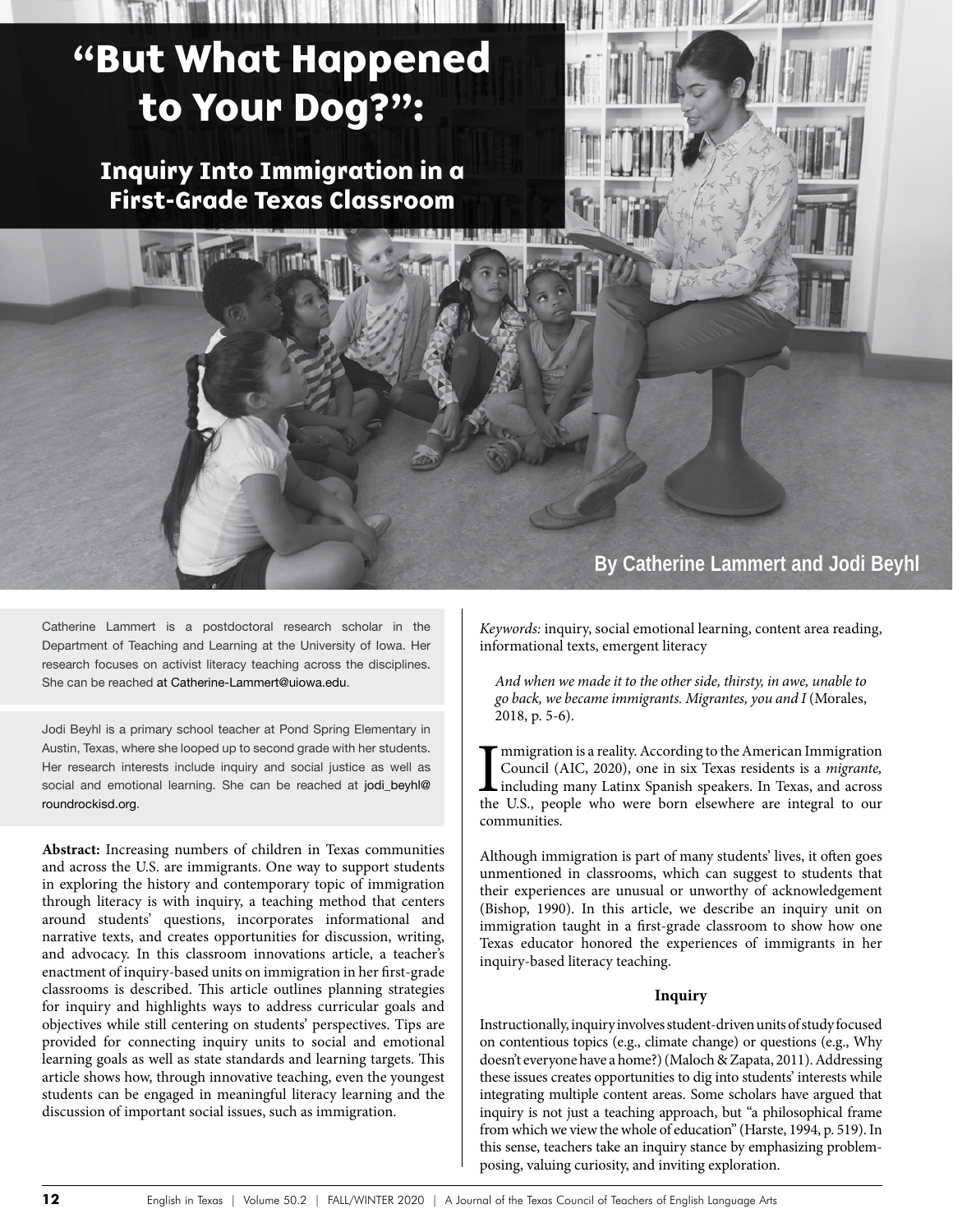No single activity defines inquiry-based teaching. What matters in inquiry is that students' wonderings are central, and that instructional decisions are adapted to individuals. Here, an inquiry stance fit the topic of immigration because it provided space for first-grade students to share different views, and let their views shift over time, while they read both fiction and informational texts.

#### **Informational Texts**

Engaging poems, songs, and stories can certainly spark students' interest about a topic, but inquiry is the perfect place to include informational texts (Duke, 2016), which are often missing from early literacy experiences (Dreher & Kletzein, 2016). The inclusion of nonfiction is especially important when addressing topics with potential to spark controversy, such as immigration, because it helps students learn to ground their beliefs in information rather than rhetoric (Gibson, 2018). Informational books show that immigration is not just the subject of stories but a reality to explore through text, images, and dialogue.

#### **Ways of Relating to Literature**

The metaphor of windows, mirrors, and sliding glass doors (Bishop, 1990) shows how books can present worlds similar to and different from readers' lives as well as invite readers to mentally engage in new experiences. Sadly, readers from marginalized positions, such as immigrants, are less likely to see themselves mirrored in text than readers who identify with dominant cultural positions. When these readers see themselves over-represented, it creates the false sense that their experiences are the norm. Building on this metaphor, indigenous scholar Debbie Reese (2016) has added the idea of curtains, suggesting authors may intentionally keep parts of their culture unseen. Reese notes how marginalized communities have endured "hundreds of years of white people looking in our

windows, not understanding what we were doing, and then writing about what they saw in a very authoritative way" (2016, n.p.).

These metaphors helped us realize that some students would have more complex experiences with immigration than others, and no two stories would be identical. Thus, we decided to use texts to expose students to new experiences and to honor the experiences they already had, with the understanding that empathy building was crucial. Consistent with frames of inquiry and notions of curtains, we valued different forms of student participation, including the right to keep one's story private.

#### **The Unit: Inquiry Into Immigration**

We first designed this unit in 2016 when Jodi was a preservice teacher. She felt it was necessary to have conversations about immigration in her classroom, and she wondered if in doing so, she could integrate social studies, art, and social and emotional learning (SEL) (CASEL, 2019), an initiative focused on learning about conflict, emotions, goals, and decision making, and involving standards related to empathy. As Jodi's field supervisor, Catherine encouraged Jodi to use inquiry and informational texts to meet her goals. Since then, Jodi has taught this unit annually over three years.

### **Weekly Outline**

Since each lesson unfolds based on students' questions, an inquiry approach can make planning difficult. However, in order to be prepared to follow young students' wonderings, a unit outline, including a selection of texts and corresponding guiding questions, can provide a foundation (see Table 1).

**Guiding questions.** Each day, Jodi paired a broad guiding question with a text. Initial lessons included simple questions such as

| <b>Guiding Question</b>                                           | <b>Texts</b>                                                                                                            |  |  |
|-------------------------------------------------------------------|-------------------------------------------------------------------------------------------------------------------------|--|--|
| Immigration: What is it?                                          | Pancho Rabbit and the Coyote: A Migrant's Tale (Tonatiuh, 2013)                                                         |  |  |
|                                                                   | First Generation: 36 Trailblazing Immigrants and Refugees Who Make America Great (Wallace,<br>Wallace, & Nowicka, 2018) |  |  |
| Why do people migrate?                                            | The Colour of Home (Hoffman & Littlewood, 2003)                                                                         |  |  |
| What does it mean to belong?                                      | Painted Words/Spoken Memories (Aliki, 2019)                                                                             |  |  |
| What does it mean to not belong?                                  | Four Feet, Two Sandals (Williams & Mohammed, 2007)                                                                      |  |  |
|                                                                   | Carmela Full of Wishes (de la Pena, 2018)                                                                               |  |  |
| Where do immigrants come from?                                    | All the Way to America: The Story of a Big Italian Family and a Little Shovel (Yaccarino, 2011)                         |  |  |
|                                                                   | Refugees & Migrants (Roberts, 2017)                                                                                     |  |  |
| What would it feel like to leave your home?                       | Stepping Stones: A Refugee Family's Journey (Ruurs, 2016)                                                               |  |  |
|                                                                   | A Refugee's Journey from Syria (Mason, 2017)                                                                            |  |  |
| Is immigration safe?                                              | The Journey (Sanna, 2016)                                                                                               |  |  |
|                                                                   | La Frontera / The Border: El viaje con papá/My Journey With Papa (Mills, Alva, & Navarro, 2018)                         |  |  |
| What would it feel like to be separated from<br>your family?      | Angel Child, Dragon Child (Surat, 1989)                                                                                 |  |  |
|                                                                   | Mama's Nightingale: A Story of Immigration and Separation (Danticat, 2015)                                              |  |  |
| What does it feel like to be in a new country as<br>an immigrant? | A Different Pond (Phi, 2017)                                                                                            |  |  |
|                                                                   | Me and My Fear (Sanna, 2018)                                                                                            |  |  |
| How should we treat those new to our<br>country?                  | The Wall in the Middle of the Book (Agee, 2018)                                                                         |  |  |
|                                                                   | Dreamers (Morales, 2018)                                                                                                |  |  |

*Table 1:* Unit outline.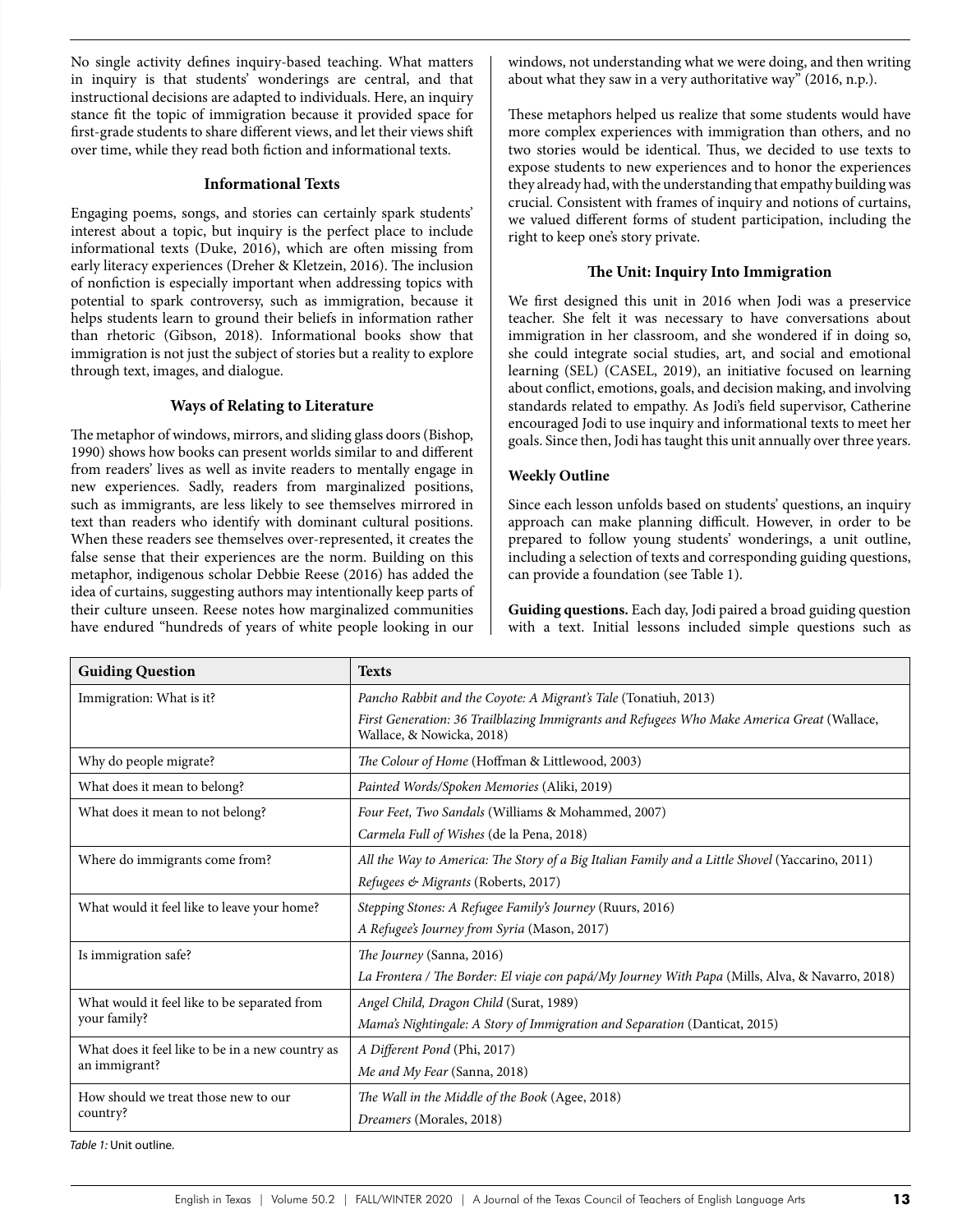"Immigration: What is it?" Later lessons were more involved, focusing on questions like "What does it mean to belong?" Guiding questions began the conversation, but student conversation quickly gained momentum and informed the next day's guiding question.

**Text selection.** To center authentic perspectives, Jodi favored books written and illustrated by people who had personal experiences with immigration (Fox & Short, 2003). To determine this, she sought out author and illustrator biographies online to determine what had inspired their choice of topic.

Jodi also included informational texts with different text structures, such as narrative nonfiction, memoir, and poetry. To engage her first-grade students, she also sought texts with interesting visual elements. For example, the English and Arabic text *A Refugee's Journey from Syria* (Mason, 2017) is told through sculptures made from stones the illustrator collected from the Syrian seashore.

### **Daily Outline**

Each lesson started with discussion of the guiding question followed by an interactive read aloud. Jodi intentionally used questions—both hers, and her students'—to drive discussion of the text. Then, Jodi encouraged her students to connect what they experienced with past SEL lessons. She related perspectives on immigration to the social contract (see Figure 1), an agreement constructed and signed by the class that included ideas like "caring for others" and "sharing." Finally, Jodi ended with a closing circle for reflection (see Table 2).

# **To the Standards (and Beyond)**

As professional educators, we resist the idea that we need to justify our teaching decisions to anyone, especially since there is much more to meaningful teaching than covering curricular standards. However, teaching about immigration was nerve-racking. While a person's decision to move from one place to another is not inherently controversial, recently the politicization of immigration has increased. We realized that for the unit to exist in the official curriculum, we needed to align it with district-sanctioned objectives. Table 3 shows how this unit met first-grade standards in literacy, social studies, art, and SEL.

Social Contract Be safe Goldenrule Kindness Kind words Respect in In control of our bodies Take care of suppl Nico Listen Honesty Follow direction: Share Helpful Perserverance Care for others Try something new Dependable Tanners Encouraging

*Figure 1:* Social contract.

# **Culminating Activity**

The inquiry culminated with a guest visit from an immigrant. This centered an insider's perspective and de-centered our worldviews, which was especially important since we were both white women

| Practice                | Description                                                                                                                     | Time          |
|-------------------------|---------------------------------------------------------------------------------------------------------------------------------|---------------|
| <b>Guiding Question</b> | A daily question is posed. Students discuss what they already think and make predictions<br>about the day's reading.            | 5-10 minutes  |
| Read Aloud              | A text connected to the daily question and the topic of immigration is read aloud.                                              | 15-20 minutes |
| SEL Connection          | Students discuss the text in relation to previous SEL lessons and discuss how the message<br>aligns with their social contract. | 5-10 minutes  |
| <b>Closing Circle</b>   | Students reflect and discuss next steps.                                                                                        | 5-10 minutes  |

*Table 2:* Daily outline.

| <b>English Language Arts and</b><br><b>Reading (TEKS)</b>                                                                                                                                                                                                      | Art (TEKS)                                                                                                                                                                                                                                                                                                                               | <b>Social Studies (TEKS)</b>                                                                                                                                                                                                                                                                 | Social and Emotional Learning<br>(CASEL)                                                                                          |
|----------------------------------------------------------------------------------------------------------------------------------------------------------------------------------------------------------------------------------------------------------------|------------------------------------------------------------------------------------------------------------------------------------------------------------------------------------------------------------------------------------------------------------------------------------------------------------------------------------------|----------------------------------------------------------------------------------------------------------------------------------------------------------------------------------------------------------------------------------------------------------------------------------------------|-----------------------------------------------------------------------------------------------------------------------------------|
| (9) Multiple Genres                                                                                                                                                                                                                                            | (3) Historical and cultural<br>relevance                                                                                                                                                                                                                                                                                                 | $(15)$ Culture                                                                                                                                                                                                                                                                               | Social Awareness                                                                                                                  |
| The student recognizes and<br>analyzes literary elements. The<br>student is expected to: (A) discuss<br>topics and determine theme using<br>text evidence with adult assistance;<br>(B) describe the main character(s)<br>and the reason(s) for their actions. | The student develops global<br>awareness and respect for the<br>traditions and contributions of<br>diverse cultures. The student is<br>expected to: (A) identify simple<br>ideas expressed in artworks<br>through different media; (B)<br>demonstrate an understanding<br>that art is created globally by all<br>people throughout time. | The student understands the<br>importance of family and<br>community beliefs, customs,<br>language, and traditions.<br>The student is expected to:<br>(A) describe and explain<br>the importance of various<br>beliefs, customs, language,<br>and traditions of families and<br>communities. | The ability to take the perspective of<br>and empathize with others, including<br>those from diverse backgrounds and<br>cultures. |

*Table 3:* Standards alignment.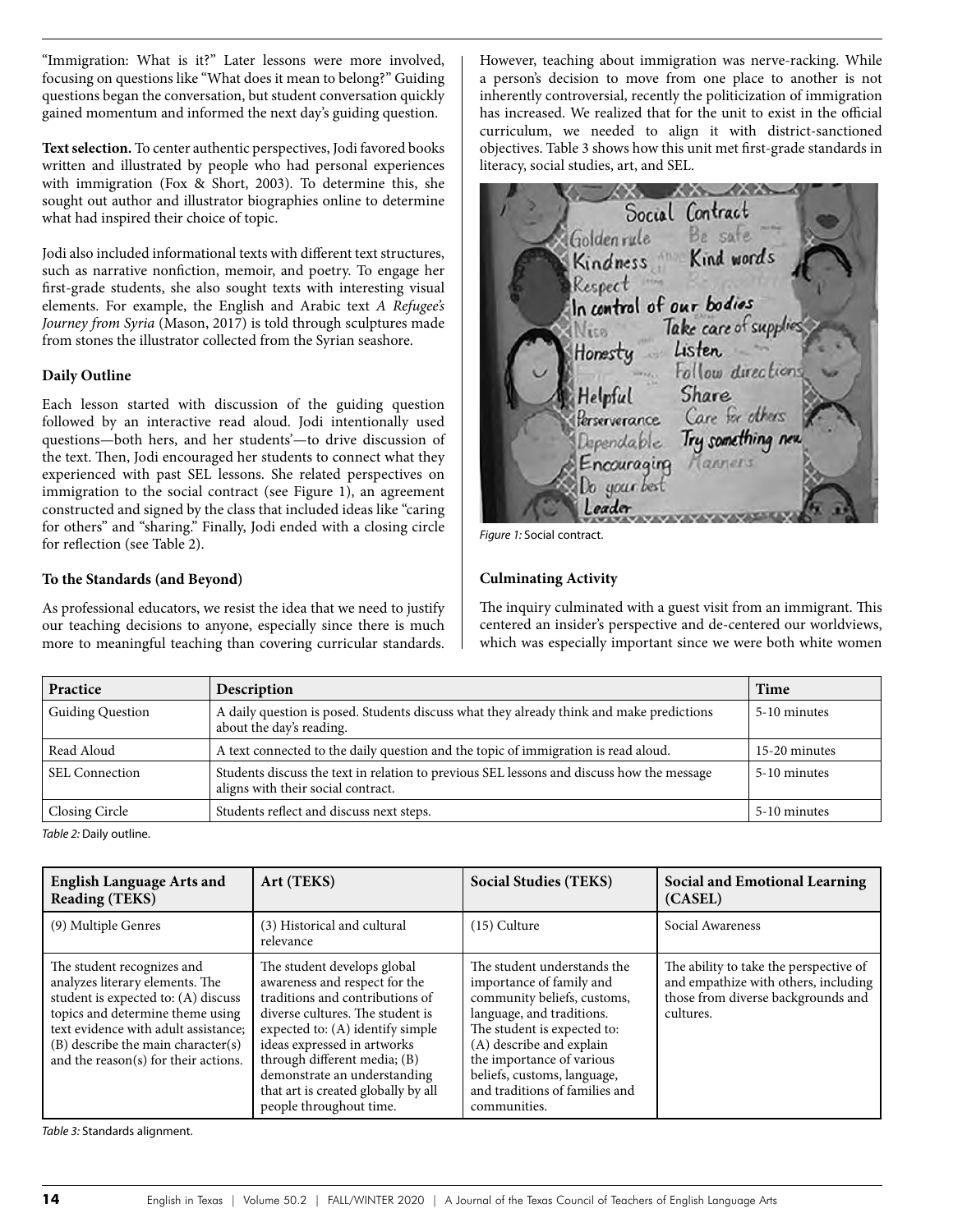

born in the U.S. Furthermore, it provided an anticipation point for students' questions, which they would be able to ask.

The first year, Jodi invited a friend who was a refugee from Syria. Since then, she has invited other speakers, including a fifth-grade student from Iran, a teacher from Bulgaria, and a parent of a student in her class who immigrated from China. Inviting guests who were part of the school community helped students put an especially familiar face to immigration.

# **Reflections on the Unit**

Across this teaching, we regularly reflected together using frameworks such as mirrors, windows, sliding glass doors, and curtains. We first noticed that the distinction between mirrors and windows is not always clear-cut; many students had nuanced personal connections to immigration. For example, some students were immigrants, but had moved at such a young age that they could not remember the experience. One student began, "I'm a Mexican American, and I kind of am Mexican, but kind of not." These reflections, which were common, spoke to the multitude of mirrors that were necessary. Our students began to realize—and we were reminded—that there is no single version of what it means to be a Texan or an American.

Students' questions also revealed empathy building. After reading *A Refugee's Journey from Syria* (Mason, 2017), in which a goat is left behind, students continued discussing pets. When one guest described giving away her dogs when she immigrated, there was an audible, collective sigh of relief among the students that both animals had found new homes. At first, we were concerned that students were focusing on something we saw as trivial. Had we not taken an inquiry stance, we probably would have directed the conversation elsewhere. However, through reflection on the metaphor of sliding glass doors, we realized that the feeling of love for a pet, and the loss of leaving behind that pet, was something

students could empathize with even if they had never experienced immigration. Thus, we supported this line of inquiry.

## **Suggestions**

After reflecting on this teaching, we offer a few ideas to others. We recognize that as a professional, you know your students. However, 14 percent of U.S. residents are immigrants (AIC, 2020) and the English learner population is growing faster than the non-English learner population (Quality Counts/Education Week, 2009). Through inquiry, you may find that your students have more experience with immigration than you realized. Thus, we encourage you to adapt these ideas as you engage in purposeful literacy learning in your community.

# **1. Build community.**

Find allies and critical friends who will remind you what really matters for your students. Consider joining teachers' groups related to literacy (e.g., Texas Council for Teachers of English Language Arts, National Writing Project affiliates) and/or social justice (e.g., Educators in Solidarity). This connects you with possible guest speakers, pen pals, and other collaborators.

# **2. Use standards.**

Align your teaching with state standards and/or standards from other national organizations. When students' wonderings seem tangential ("But What Happened to Your Dog?"), you will have more confidence to proceed if your teaching is aligned with official goals.

# **3. Engage with families.**

Invite parents into the conversation as guest speakers. Getting to know our students' families is not simply a nice thing to do; we have found that we make braver decisions in our teaching, and unnecessarily censor ourselves less, when we know more about our students' parents and caretakers.

# **4. Create a text-rich space.**

Especially if you're not an insider to a particular experience (in this case, not an immigrant), use texts and guest speakers to fill in gaps in your knowledge. No single teacher could possibly have experienced everything! Consider taking a stance of co-inquirer by reading inviting narrative and informational texts written and illustrated by those with relevant experiences.

### **5. Persevere.**

Some days, conversations fizzle or books fail to capture students' interests. Persevere and remember that the impact of your teaching cannot always be immediately measured. It is unimportant whether your teaching matches anyone else's definition of inquiry as long as you center your students' curiosity and grow alongside them.

### **Looking Ahead**

Currently, Jodi is experiencing many of the same uncertainties as other teachers due to COVID-19. However, she is not uncertain about her students; she decided to "loop" to second grade with them. We look forward to exploring what opportunities might exist for students with even greater reading and writing abilities to engage in individual inquiries and write to outside audiences as advocates for change. We hope you will explore these possibilities as you teach to honor the experiences of the *migrantes* among us.